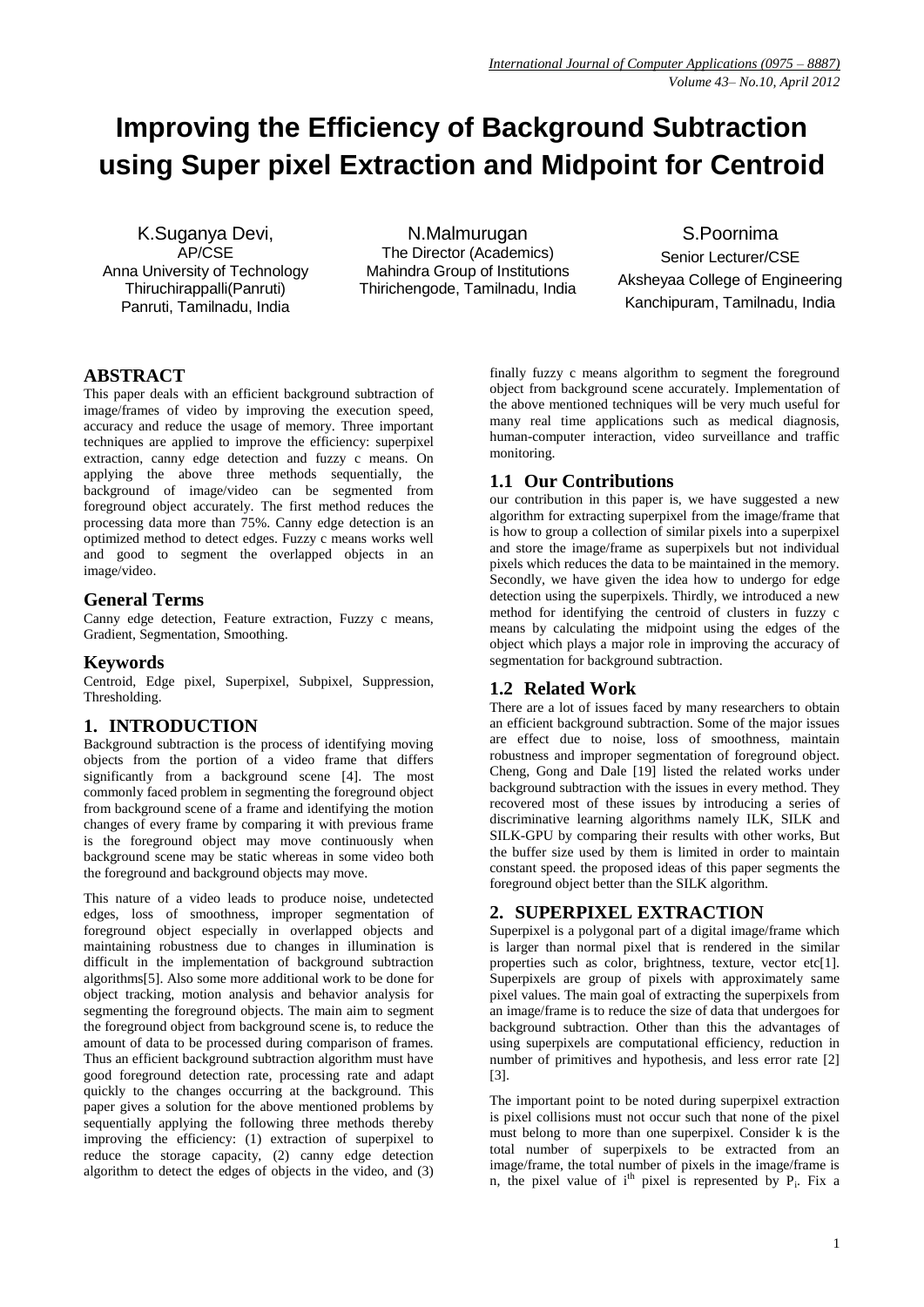minimum threshold  $T_1=0$  and a maximum threshold  $T_2=+1$  for each superpixel. The pixel value of first pixel in the superpixel is taken as the initial value for that superpixel and the difference between each pixel values are compared with the first pixel value. The equation to determine the difference is,

$$
P(K) = \sum_{i=0}^{n} P_{i-} P_1
$$

If the difference of pixel values lies between the threshold  $T_1$ (zero) to  $T_2$  (+one) then the pixel is considered to be in the same superpixel else the pixel belongs to new superpixel.

$$
P_i = \begin{cases} \text{if } T_1 \le P_i \le T_2 \text{ then current superpixel} \\ \text{else neighboring superpixel} \end{cases}
$$

Every pixel in the image/frame is undergone to the above mentioned analysis and hence superpixels are extracted from the image/frame. The direction of the pixel which does not lies between the threshold is noted down with respect to first pixel to form a new superpixel in that direction. For example, a pixel below the first pixel is out of the threshold value hence a new superpixel is created in the south of current superpixel and those pixel coordinates that is greater than this pixel alone are taken for comparison. This idea helps in reducing the computation of superpixel extraction which avoids overlapping of superpixels also. The same procedure is followed till it reaches  $P_n$ . This method of superpixel extraction leads to every superpixel approximately with same size and shape. One of the major advantage of this method is every pixels exists within the same superpixel have high correlation and every super pixels have considerably less correlation which will be helpful to easily identify the edges of the object in the image/frame for background subtraction. The space needed to store the pixel values of a image/frame is reduced from thousands to few hundreds. Every superpixel represented in the memory is the representation of group of pixels under the corresponding superpixel.



**Fig 1: Superpixel Extraction of an Image**

The superpixel extraction algorithm is as follows

 **Input:** Image/frame of a video

 **Output:** Image/frame with extraction of superpixels

#### **Method:**

- 1. Initialize the first pixel value  $P_1$  as initial value of the super pixel
- 2. Get a pixel Pi
- 3. Compare Pi with  $P_1$  i.e compute

 $P_i$ - $P_1$ 

- 4. If Pi lies between  $T_1$  and  $T_2$  then current superpixel, increment i then goto 2 else goto 5
- 5. Create next superpixel along the direction of Pi from current superpixel,
	- a) Fix the threshold values

b) Initialize the current pixel value as initial pixel value of this superpixel

c) goto 3

6. Stop if  $P_i = P_n$ 



 **Fig 2: Image after Superpixel Extraction** 

## **3. CANNY EDGE DETECTION**

Canny edge detection algorithm developed by John F.Canny [7] is the most widely used standard algorithm for detecting the edges of an image/frame for past few years due to its optimal characteristics such as low error rate, well localized edge points, response to single edge etc [6] [8]. It is used for feature detection, feature extraction and to capture the changes in image/every frame of a video in background subtraction. The goal of edge detection is to eliminate the irrelevant data to be processed. This algorithm works in five steps: (1) smoothing, (2) finding gradients, (3) non-maximum suppression, (4) color thresholding, and (5) edge tracking by hyterisis [7]. In this paper, the canny edge detection algorithm is modified accordingly to process the superpixels for background subtraction.

First step is to apply the smoothening step which reduces noise from the image/frame using Gaussian filter [7]. Second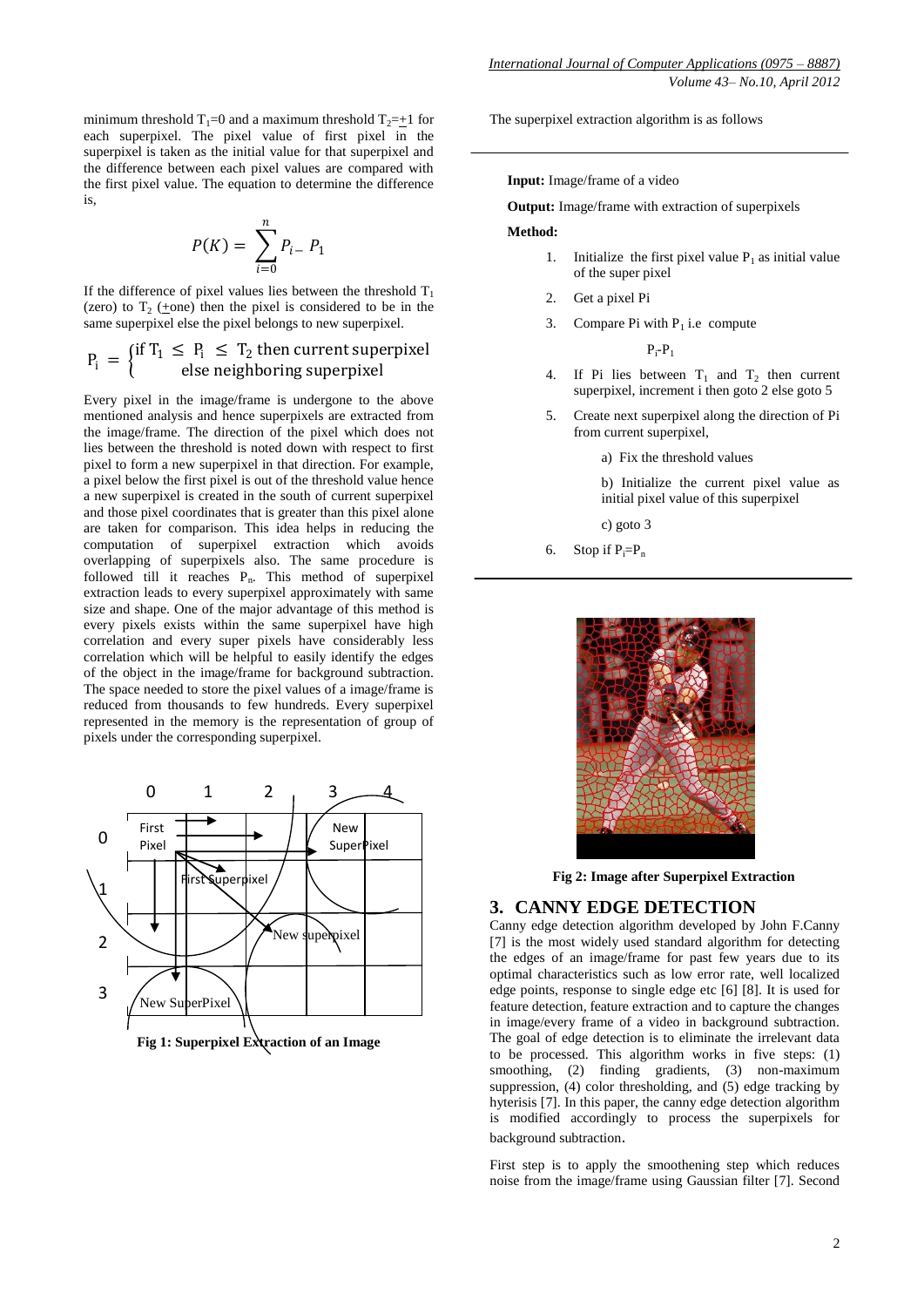step is to find the gradients of the image. The gradients are obtained for every superpixels but not the pixels of the image. The gradient of the image is determined using Sobel-operator as suggested by Canny [7] which uses Euclidean distance to identify the magnitude. Applying gradient for superpixels reduces the computation complexity in a huge manner that is in terms of number of pixels and parameters undergone for gradient measure. After gradient of superpixel is determined the resulting image/frame shows the marked edges along the superpixel boundaries which may not be the actual object edge because a superpixel is a set of subpixels with similar properties. Thus the obtained image will be of blurred edge (not sharp) due to large superpixel size. The sharp edges are obtained in the next step of Canny edge detection algorithm called non-maximum suppression.

Third step is non-maximum suppression in which the sharp edges are identified from blurred edges [7]. Every subpixel of every superpixel in blurred edges is undergone for nonmaximum suppression such that edge strength of every subpixel is compared with the edge strength of pixels in the positive and negative gradients. Those pixels that have high local maxima and edge strength in this comparison are taken as edge pixels and others are deleted or suppressed. The output image will be marked with sharp edges but the weak edges are still not yet identified accurately due to noise or some rough surfaces. This objective is achieved in the next step called double thresholding.

 Fourth step in edge detection is double thresholding to identify the weak edges of the image/frame using three threshold ranges. . Remaining subpixels in every superpixels after non-maximum suppression is undergone for color thresholding. Canny used double thresholding for grayscale images whereas for color images multiband thresholding should be used. For grayscale images two thresholds has to be set, high threshold and low threshold [7]. For color image/frame, it must be converted from RGB image to HSV and three threshold values are used as discussed by Ming-Hsuan Yang and Narendra Ahuja [10]. The important issue to be considered in color thresholding is selection of threshold ranges because the accuracy of output image/frame is also based on these threshold values. Those subpixels that exits within the threshold value are taken as weak pixels, those lie beyond the threshold are strong pixels and those below the threshold value are suppressed. After identifying the weak edges its time to analyze whether the selected weak edges belongs to the edges of the object or noisy pixels. This job is done by the next step of the Canny edge detection called as edge tracking by hyteresis.

Finally edge tracking decides whether a weak subpixel must be included in the edge of the object or not because weak pixels may exist due to noise or color variations in the image/frame [7]. Every weak subpixel is taken as edge pixel only if there is atleast one strong subpixel exists at the 8 connected neighborhood of this subpixel. After edge tracking the complete edges of the object in image/frame is determined effectively using Canny edge detection algorithm with some specified changes that leads to less computation and storage.



 **Fig 3: Image after edge detection**

# **4. FUZZY C MEANS**

Fuzzy c means is most efficient clustering algorithm developed by Dunn [12] and it was improved by Bezdek [13] for segmenting the image which allows a particular pixel to exist in more than one cluster and its degree of membership in those clusters can be identified [10]. This helps to segment the objects of an image efficiently and accurately [11]. Fuzzy c means algorithm is used in this paper to segment the background and foreground object to perform background subtraction of consecutive frames of a video. This algorithm helps to segment the pixels whether it belongs to background of the frame or not. The main advantage of this method is, identifying the pixel membership in each cluster helps to segment the overlapped objects accurately.

The number of clusters is decided based on the objects present in the frames of video used for background subtraction. One of the most important criteria to be considered in fuzzy c means is choosing the centroid. Initially the centroid is chosen based on the mean of the data points or randomly and the exact centroid can to calculated finally after several iterations of finding the membership degree of pixels. In this paper a new idea is proposed for choosing the centroid based on the superpixels and edge detected using the Canny edge detection. Consider all the superpixels at the left vertical axis of the image/frame, scan every superpixel along horizontal direction till it intersects with superpixel that belongs to the edge of the object marked during the edge detection and let us name it as edge superpixels. The point to be noted is, the strong edge superpixels alone must be taken into consideration for centroid because weak edges may be inner part of the object so during segmentation the entire foreground object is segmented on the whole. Store this edge superpixel and continue scanning horizontally till another edge superpixel is found which means the first edge superpixel and second edge superpixel gives us the boundary of first object in the image/frame. Similarly continue scanning horizontally and note down the third and fourth edge superpixels that represents the boundary of second object in the image/frame.this process continues till the last superpixel in the right vertical axis of the image/frame. If no edge superpixel is found then those superpixels are considered as background superpixels. At the corners of some objects there may not be pair of edge superpixels found hence those edge superpixels without pair belongs to the superpixel of foreground objects.

Now calculate the midpoint between first and second edge superpixel pair. Select any one pixel inside first edge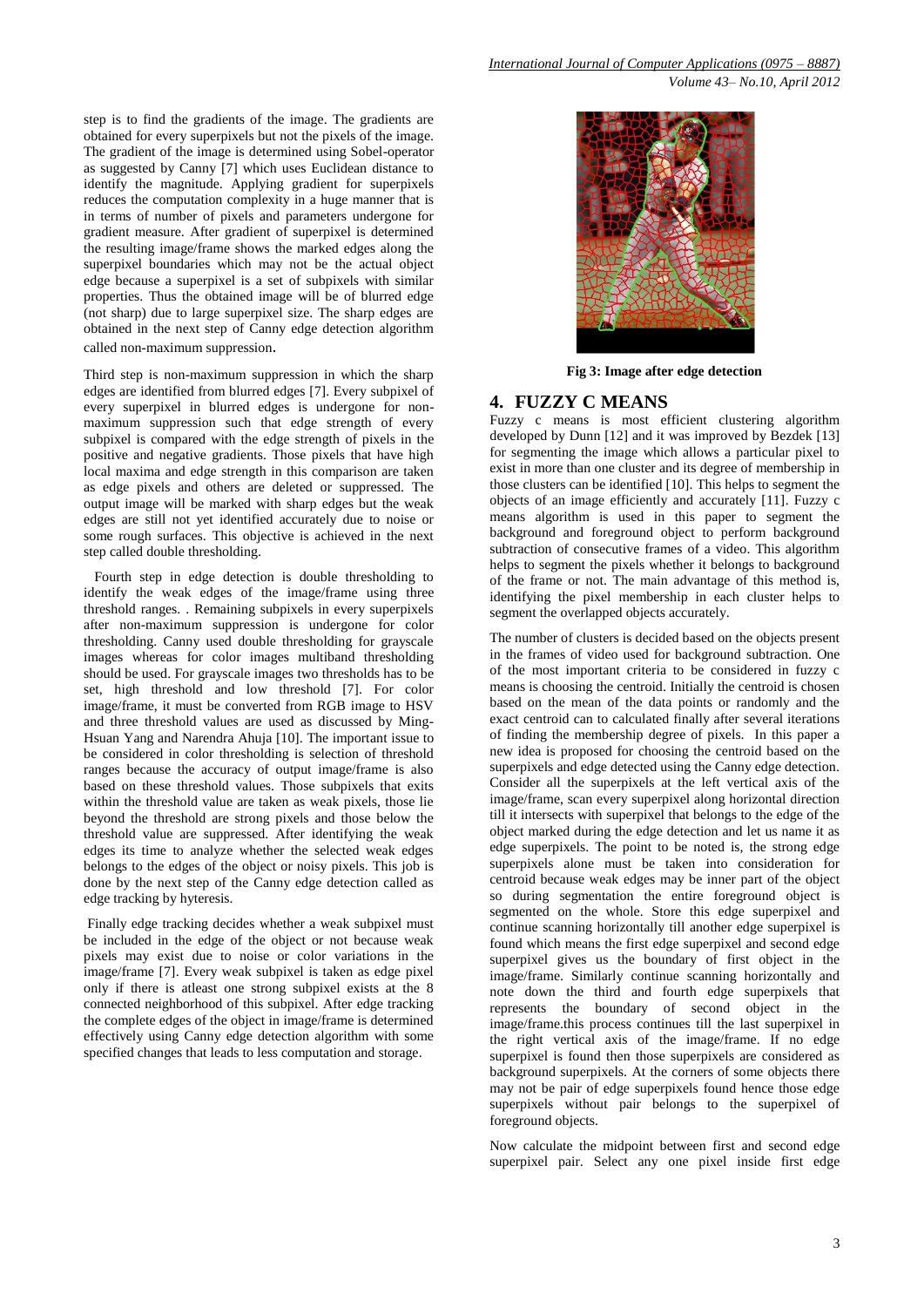superpixel and second edge superpixel along same row and find the midpoint between them by the formula,

$$
Midpoint_{(1,2)} = \frac{(x_1, y_1) + (x_2, y_2)}{2}
$$

where  $(x_1, y_1)$  is the coordinate of a pixel in first edge superpixel and  $(x_2,y_2)$  is the coordinate of a pixel in second edge superpixel. Similarly apply the formula for all edge superpixel pairs to identify their midpoints and mark all those midpoints. Join all those midpoints column wise and find the column which contains more number of midpoints in each object. Mark the coordinates of first and last midpoint pixel in that column and find the midpoint for this column using the above formula. The midpoint obtained from this column acts as the centroid for the object.

Apply the fuzzy c means algorithm and segment the objects in the image. The edge pixels already found using Canny edge detection is also used during segmentation to accurately segment the pixels along the boundaries of clusters.

To perform the background subtraction, apply the above mentioned procedure to every frame of a video for segmentation, then find the difference between the previous frame (PF) and current frame(CF) by subtracting the changes in the pixel positions among both. The change detection of a pixel coordinate (x,y) is obtained from the formula,

$$
CD(x, y) = PF - CF
$$



**Fig 4: Image after segmentation**

## **5. RESULTS AND DISCUSSIONS**

The images shown in fig 1-4 are for understanding purpose of readers. After implementation of above mentioned methods, we found a better improvement in accuracy compared to the output obtained from SILK algorithm, also as mentioned above the need of memory is less due to superpixels.



**(a)**







**(c)**



**(d)**

**Fig 5: Background Subtraction b) Using SILK c)Superpixel extraction, Canny edge detection and Fuzzy c means**